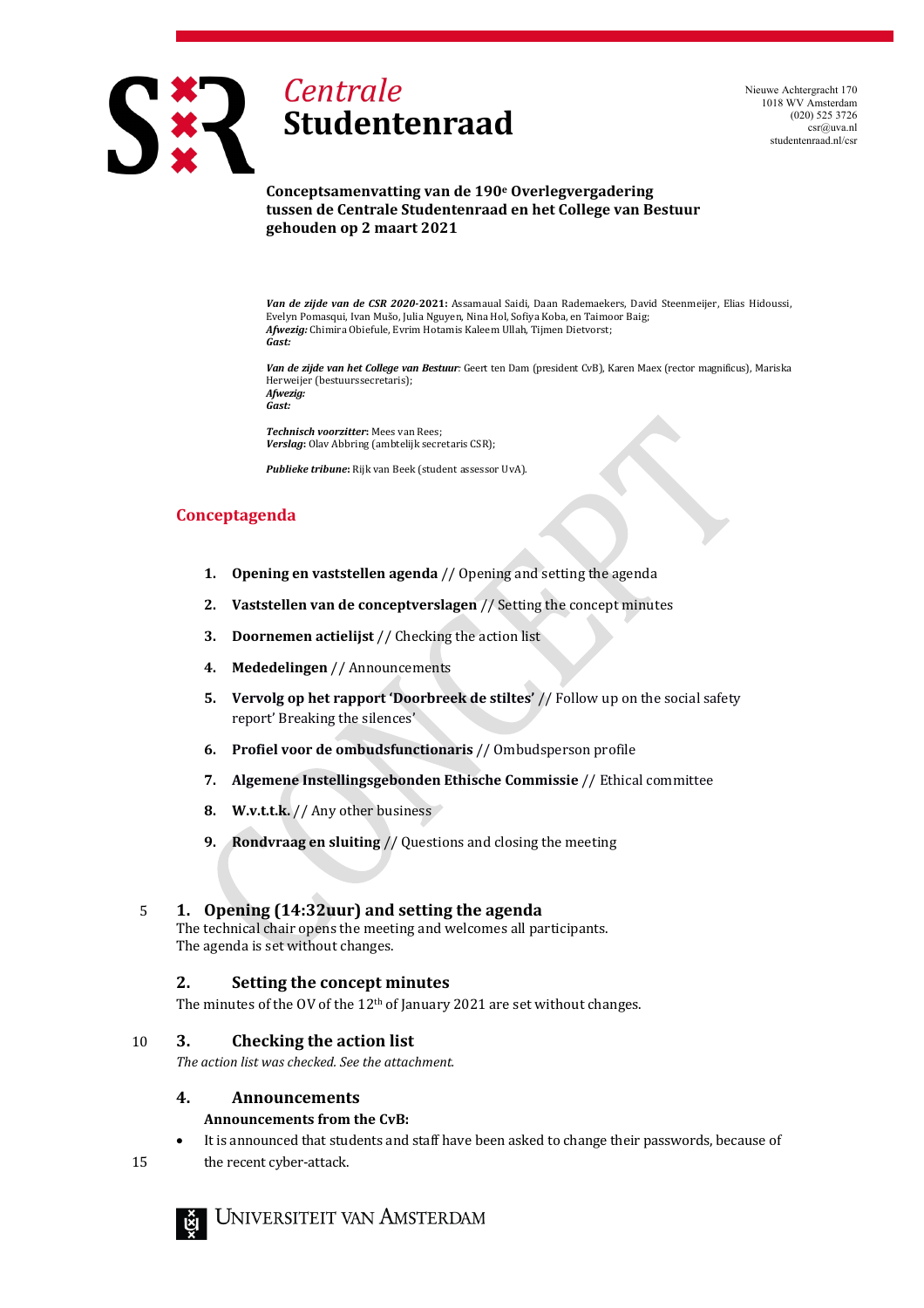

- The CvB hopes to receive positive news about the re-opening of the University buildings soon. The way of facilitating education next year, is being discussed by the CvB.
- The CvB is happy with the positive advice from the CSR on the White Paper on Sustainability.
- The CvB thanks the CSR for the fast consent on the new *Universitaire Master Primair Onderwijs*  20 *(UMPO)*.

## **Announcements from the CSR:**

The CSR is looking to postpone the election week. CSR members are currently in contact with the CSB to discuss the possibilities.

## 25 **5. Follow up on the social safety report'Breaking the silences'**

With all input from the medezeggenschap, the University Forum and the findings in the report 'Breaking the silences' the CvB will keep working towards a more socially safe University.

The CvB was impressed by the report. The CvB has almost finished their reaction, including which measures have been taken already and which will be taken in the short-term. The

- 30 reaction will be send to the CSR tomorrow. A meeting can be organized to discuss the memo with the future plans. The three main recommendations, which are: a team of social safety experts, an awareness campaign on social safety, and monitoring social safety frequently, will be implemented.
- Aftercare will be a part of the improvement of social safety. It will be included in the complaints 35 procedure and the team of experts will advise on how aftercare can be improved. Further plans for this need to be worked out, also because the type of complaints vary, after care needs to be customized.

# **6. Ombudsperson profile**

- The CSR has sent a letter, stating that the CSR has not consented to the ombudsperson profile. 40 The letter of the CSR also included changes that the CSR would like to see. The CvB will send a written response as soon as possible.
- The CvB states, in response to the letter that independence of the ombudsperson is very important. The fact that the ombudsperson is appointed by the Executive Board does not in itself 45 affect the independence. The CvB does acknowledge that the Ombudsperson should be able to act pro-actively. It will also be written in the regulations for the ombudsperson that everyone at the UvA is obliged to answer to questions that are being asked by the ombudsperson.
- In the letter the CSR has also written that they want the Ombudsperson to have access to an 50 assistant, if that is necessary. The CvB states that the Ombudsperson should be able to fulfill their job, if this requires having an assistant, than the Ombudsperson will receive this.

# **7. Ethical committee**

The CvB has received a letter from the GV about the central ethical committee (AIEC). The CvB is and has been working on the topic of dual use for research. The input of all these discussions will 55 be put into policy.

*The rector magnificus gives a presentation about dual use at the UvA*

The CSR would like to see that the members of the AIEC get a financial compensation, in line 60 with the profiling fund. Also, a member of the COR and a member of the CSR should be offered a seat in the AIEC.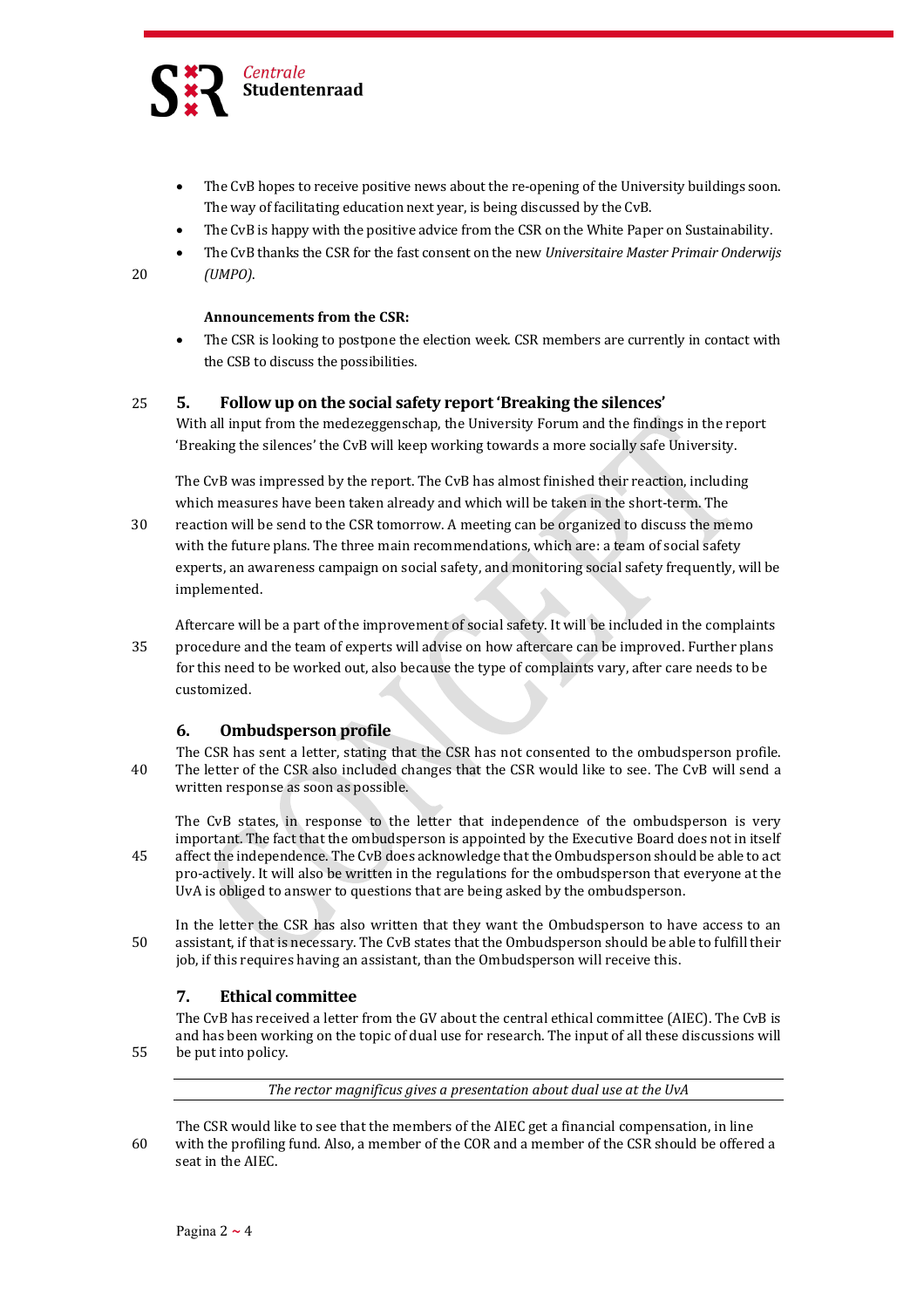

The CvB is working on a dual use code. The CvB will make a proposal on what grounds the AIEC is going to operate, including the dual use code. Based on this document, the discussion on the 65 tasks of the AIEC can be held. Herweijer will send the CSR the ethical research presentation and a translated summary of the ethical research presentation given today **[action]**.

# **8. Any other business**

The CSR has received some questions from students about cum laude. The CvB explains that there will be no change in the protocol for receiving the designation of cum laude; the final

70 decision stays with the exam committees.

The CvB confirms that the letter regarding the Chief Diversity Officer has been received.

So far there is no progress on implementing a different process for the course enrolment of students. The CvB will look into improving the process of course enrolment, for electives **[action]**.

# 75 **9. Meeting the coordinator of Integral safety**

*This meeting has been postponed.*

## **10. End of the meeting (16.02 hour)**

Saidi asks what is to be expected for the exchange programs, next year. Ten Dam states that this will depend on the forecast of the corona measures and the availability of vaccines.

 $\bullet$  .

80 The technical chair closes the meeting and thanks all participants for their contribution.

#### **Actielijst OV**

|     | 210302-01   | Herweijer will send the CSR the ethical research presentation and a translated<br>summary of the ethical research presentation given today. |
|-----|-------------|---------------------------------------------------------------------------------------------------------------------------------------------|
|     | 210302-02   | The CvB will look into improving the process of course enrolment, for electives.                                                            |
| 85  | 210112-01   | The CyB will provide the CSR with a short overview of activities that are being                                                             |
|     |             | organized as part of the Keep in Touch campaign.                                                                                            |
|     | 201117-02   | The GvB will communicate to the students of the UvA in a timely fashion if the UvA                                                          |
|     |             | will apply a 'zachte knip' for the next academic year.                                                                                      |
|     | 201117-03   | <u>The GvB will inform the GSR if other universities are discussing implementing a</u>                                                      |
| 90  |             | 'zachte knip' for the application procedure for the coming academic year.                                                                   |
|     |             |                                                                                                                                             |
|     | Pro memoria |                                                                                                                                             |
|     | 190619-01   | The CvB pays close attention to the involvement of PhD's when getting input from<br>the academic community.                                 |
| 95  | 181127-02   | The CvB keeps the CSR updated about the steps that are taken with regard to<br>(alternatives to) the NSE.                                   |
|     | 180904-01   | The CvB emphasizes the importance of incorporating the input of the                                                                         |
|     |             | medezeggenschap while preparing for the annual talks with the deans.                                                                        |
|     | 140604-01   | Het College geeft indien van toepassing de CSR een update ten aanzien van de                                                                |
|     |             | samenwerkingsplannen met andere instellingen of instituten.                                                                                 |
| 100 | 100907-02   | Het CvB zal de capaciteit van fietsenplekken, studieplekken en ruimtes voor                                                                 |
|     |             | studieverenigingen tijdens het realiseren van de nieuwbouw en verhuizingen                                                                  |
|     |             | scherp in de gaten houden en ingrijpen wanneer een tekort ontstaat.                                                                         |
|     |             |                                                                                                                                             |

#### **Voor het komende artikel24-overleg:**

|     | 130610-01 | Het College voorziet de CSR van een halfjaarlijkse tijdsplanning voor |
|-----|-----------|-----------------------------------------------------------------------|
| 105 |           | adviesmomenten.                                                       |